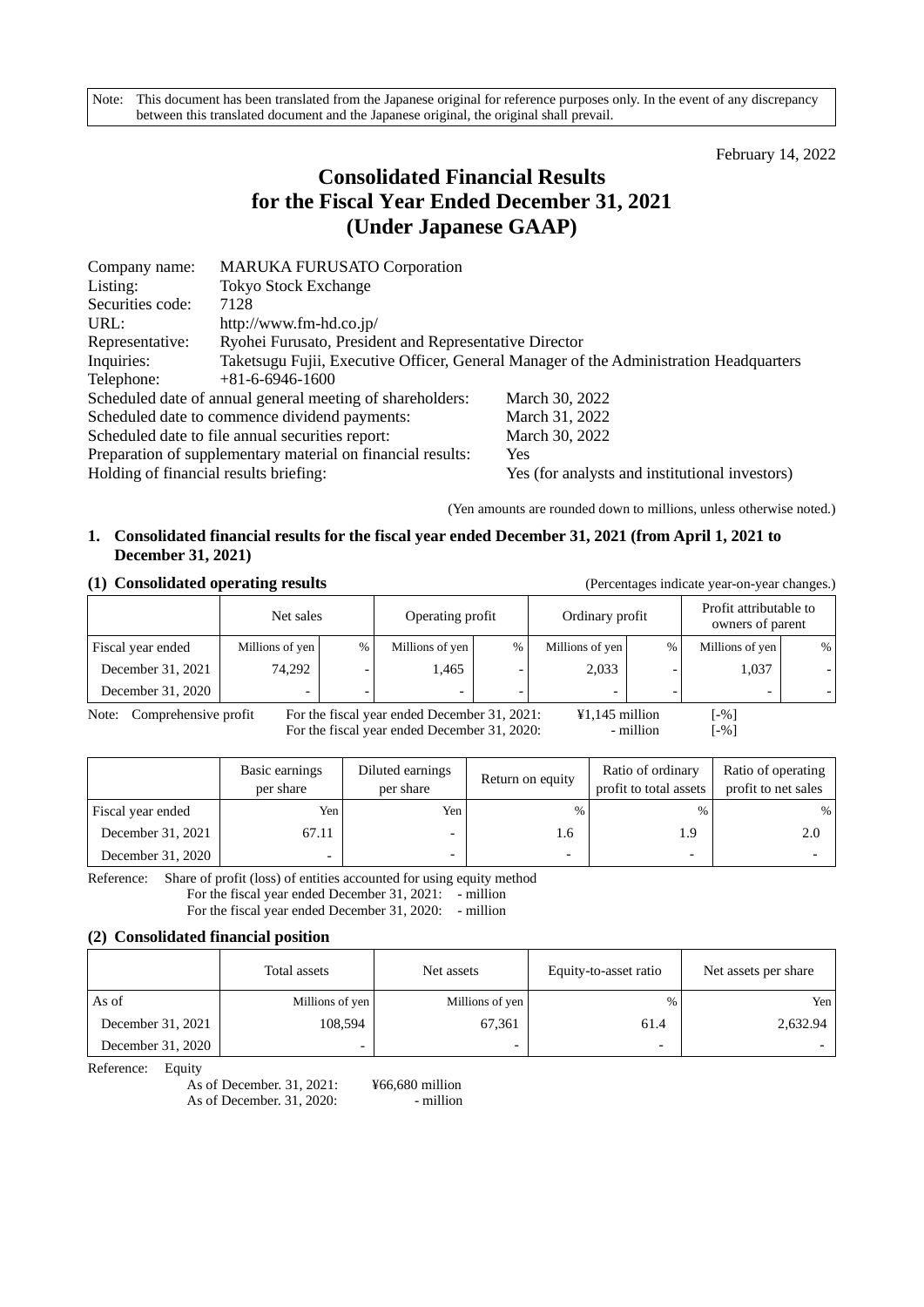## **(3) Consolidated cash flows**

|                   | Cash flows from<br>operating activities | Cash flows from<br>investing activities | Cash flows from<br>financing activities | Cash and cash<br>equivalents at end of<br>period |
|-------------------|-----------------------------------------|-----------------------------------------|-----------------------------------------|--------------------------------------------------|
| Fiscal year ended | Millions of yen                         | Millions of yen                         | Millions of yen                         | Millions of yen                                  |
| December 31, 2021 | (853)                                   | (112)                                   | (541)                                   | 22,872                                           |
| December 31, 2020 |                                         |                                         | $\overline{\phantom{0}}$                |                                                  |

## **2. Cash dividends**

|                                                       |                          |                          | Annual dividends per share |                          | Total cash |                      | Ratio of                       |                                              |
|-------------------------------------------------------|--------------------------|--------------------------|----------------------------|--------------------------|------------|----------------------|--------------------------------|----------------------------------------------|
|                                                       | First<br>quarter-end     | Second<br>quarter-end    | Third<br>quarter-end       | Fiscal<br>year-end       | Total      | dividends<br>(Total) | Payout ratio<br>(Consolidated) | dividends to<br>net assets<br>(Consolidated) |
|                                                       | Yen                      | Yen                      | Yen                        | Yen                      | Yen        | Millions of yen      | $\%$                           | $\%$                                         |
| Fiscal year ended<br>December 31, 2020                | $\overline{\phantom{a}}$ | $\overline{\phantom{a}}$ | ٠                          | $\overline{\phantom{0}}$ |            |                      | $\overline{\phantom{0}}$       |                                              |
| Fiscal year ended<br>December 31, 2021                |                          | 0.00                     | $\overline{\phantom{0}}$   | 14.50                    | 14.50      | 370                  | 21.6                           | 1.1                                          |
| Fiscal year ending<br>December 31, 2022<br>(Forecast) | $\overline{\phantom{0}}$ | 10.00                    | -                          | 81.50                    | 91.50      |                      | 77.2                           |                                              |

Note: Breakdown of year-end dividends for the fiscal year ending December 31, 2022 Ordinary dividend: ¥31.50, Commemorative dividend: ¥50.00

#### **3. Consolidated earnings forecast for the fiscal year ending December 31, 2022 (from January 1, 2022 to December 31, 2022)** (Percentages indicate year-on-year changes)

|                                                 |                    |                          |                                     |                          |                    |                                            |                    |                             | (Felcentages mulcate yeal-on-yeal changes) |
|-------------------------------------------------|--------------------|--------------------------|-------------------------------------|--------------------------|--------------------|--------------------------------------------|--------------------|-----------------------------|--------------------------------------------|
|                                                 | Net sales          |                          | Ordinary profit<br>Operating profit |                          |                    | Profit attributable to<br>owners of parent |                    | Basic earnings<br>per share |                                            |
|                                                 | Millions of<br>yen | $\%$                     | Millions of<br>yen                  | %                        | Millions of<br>yen | $\%$                                       | Millions of<br>yen | $\%$                        | yen                                        |
| Six months ending June<br>30, 2022 (Cumulative) | 77,000             | $\overline{\phantom{0}}$ | 1.700                               | $\overline{\phantom{0}}$ | 1,950              | $\overline{\phantom{0}}$                   | 1,250              |                             | 49.36                                      |
| One year ending<br>December 31, 2022            | 157,000            | $\overline{\phantom{0}}$ | 4,100                               | $\overline{\phantom{0}}$ | 4.600              | ۰                                          | 3,000              |                             | 118.46                                     |

Note: As the Company was established on October 1, 2021, the fiscal year ended December 31, 2021, was the nine-month irregular period from April 1, 2021 to December 31, 2021 in line with the change of the fiscal year end of Furusato Industries, Ltd. ("Furusato"), the deemed acquiring company. The report does not indicate year-on-year percentage changes. Please see "Proper use of earnings forecasts, and other special matters" for details.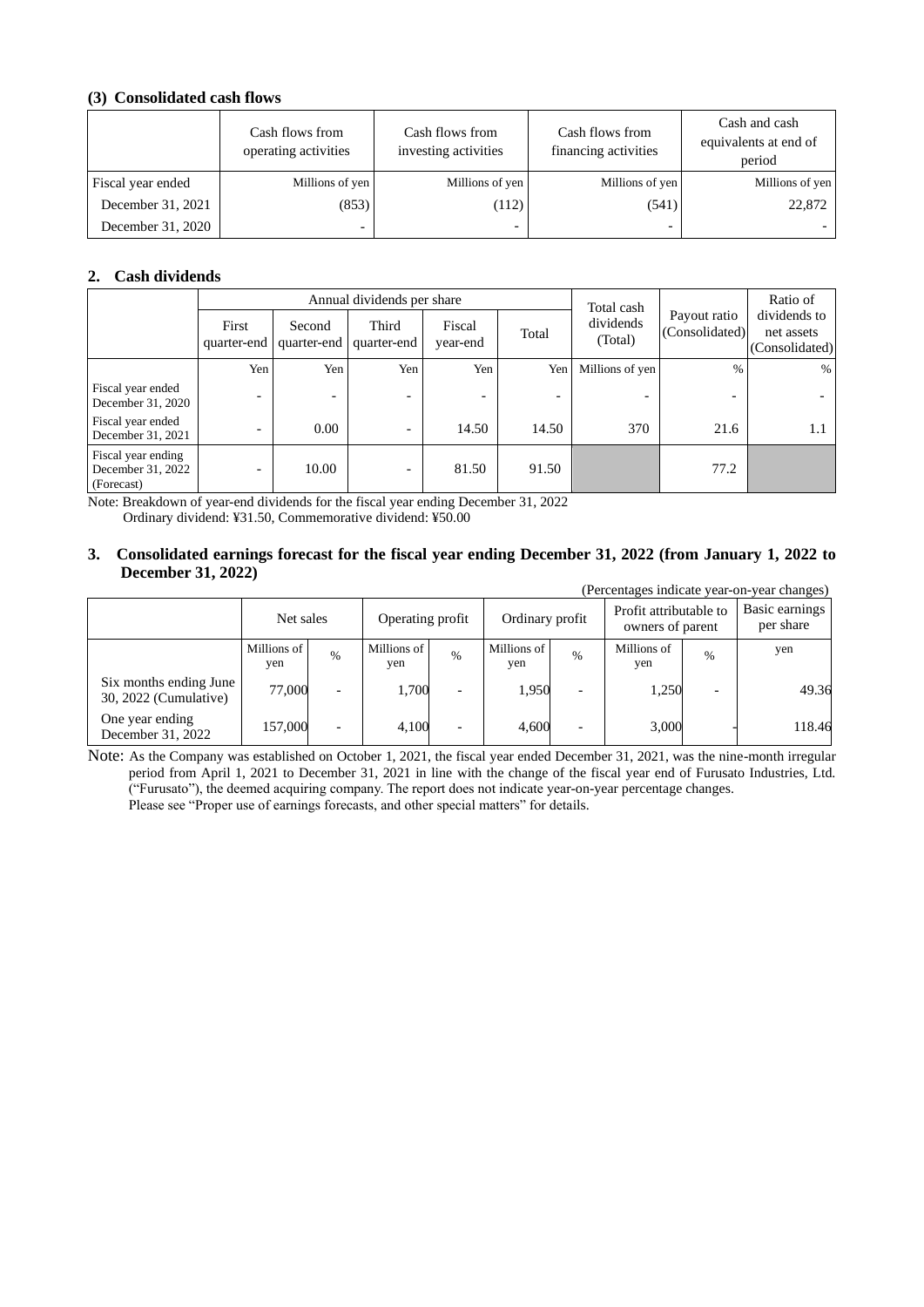## **\* Notes**

(1) Changes in significant subsidiaries during the period (changes in specified subsidiaries resulting in the change in scope of consolidation): None

Newly included: - companies (-) Excluded: - companies (-)

(2) Changes in accounting policies, changes in accounting estimates, and restatement

- (i) Changes in accounting policies due to revisions to accounting standards and other regulations: Yes
- (ii) Changes in accounting policies due to other reasons: None
- (iii) Changes in accounting estimates: None
- (iv) Restatement: None
- (3) Number of issued shares (common shares)
	- (i) Total number of issued shares at the end of the period (including treasury shares)

| As of December 31, 2021 | 25,563,814 shares |
|-------------------------|-------------------|
| As of December 31, 2020 | -                 |

(ii) Number of treasury shares at the end of the period

| As of December 31, 2021 | 238,487 shares |
|-------------------------|----------------|
| As of December 31, 2020 | shares         |

(iii) Average number of shares outstanding during the period

| Fiscal year ended December 31, 2021 | 15,458,917 shares |
|-------------------------------------|-------------------|
| Fiscal year ended December 31, 2020 | shares            |
| $-$                                 | .                 |

 Note: The average number of shares outstanding during the period from April 1, 2021 to September 30, 2021 is the weightedaverage number of shares outstanding for the respective accounting periods of Furusato (nine months) and Maruka (one month) since the Company was established on October 1, 2021.

The number of treasury shares at the end of the period includes shares of the Company owned by trust accounts of the "board benefit trust" and the "employee stock ownership plan" (235,934 shares as of December 31, 2021). Shares of the Company owned by trust accounts of the "director stock ownership plan" and the "employee stock

ownership plan" are included in the number of treasury shares excluded for the calculation of the weighted-average number of ordinary shares.

- \* Financial results reports are exempt from audit conducted by certified public accountants or an audit corporation.
- \* Proper use of earnings forecasts, and other special matters
- Descriptions regarding the future are estimated based on the information that the Company is able to obtain at the present point in time and assumptions which are deemed to be reasonable. However, actual results may be different due to various factors.

With regard to year-on-year percentage changes of the consolidated earnings forecast for the year ending December 31, 2022, the report does not indicate them due to a change of the date in the fiscal year end of Furusato, the deemed acquiring company, and the fact that the Company was established on October 1, 2021.

- The Company was established on October 1, 2021 as the wholly owning parent company of both Furusato and Maruka Corporation ("Maruka") through a joint share transfer. As the Company adopted business combination method deeming Furusato as an acquiring company, the consolidated earnings results for the fiscal year ended December 31, 2021 (from April 1, 2021 to December 31, 2021) was calculated based on the consolidated earnings results of Furusato, an acquiring company, (April 1, 2021 to December 31, 2021), combined with the consolidated earnings results of Maruka (from December 1, 2021 to December 31, 2021). The report does not show year-on-year change because the reporting period is the first accounting period of the Company.
- Furusato, a wholly-owned subsidiary of the Company, changed its accounting period to the January-December period from the April-March period in line with the establishment of the Company. According to this change, Furusato's fiscal year 2021 was from April 1, 2021 to December 31, 2021. As the Company adopted accounting standard for business combination defining Furusato as an acquiring company, the Company had an irregular nine-month accounting period from April 1, 2021 to December 31, 2021.
- Maruka, a wholly-owned subsidiary of the Company, changed its accounting period to the January-December period from the December-November period in line with the establishment of the Company. According to this change, the Company consolidated its results during the 1-month period from December 1, 2021 to December 31,2021.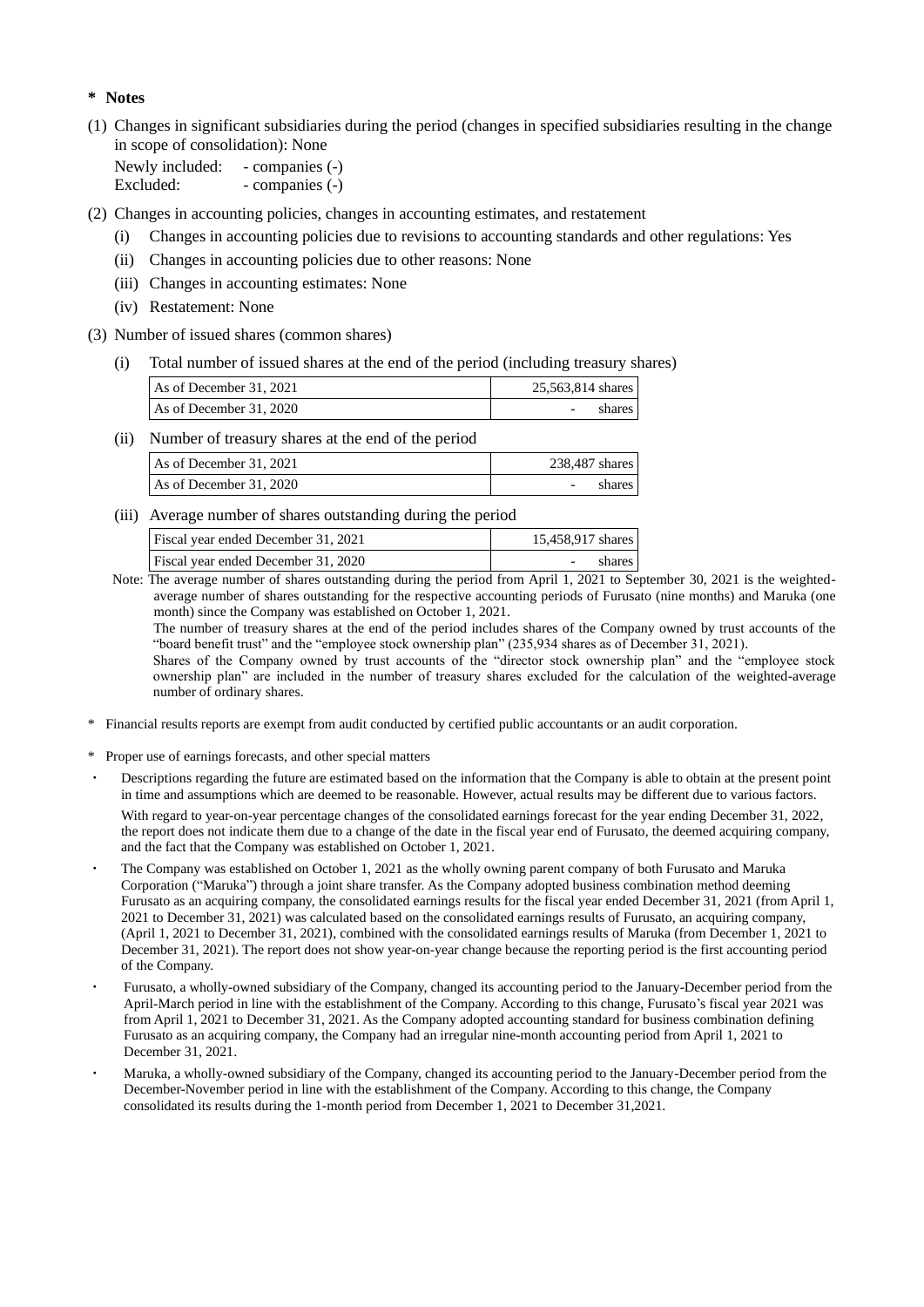## **Contents of Attachments**

| (5) Basic Policy for Distribution of Profits, Consolidated Dividends for fiscal 2021 and Consolidated Dividends |  |
|-----------------------------------------------------------------------------------------------------------------|--|
|                                                                                                                 |  |
|                                                                                                                 |  |
|                                                                                                                 |  |
|                                                                                                                 |  |
| (2) Consolidated Statement of Income and Consolidated Statement of Comprehensive Income7                        |  |
|                                                                                                                 |  |
|                                                                                                                 |  |
|                                                                                                                 |  |
|                                                                                                                 |  |
|                                                                                                                 |  |
|                                                                                                                 |  |
|                                                                                                                 |  |
|                                                                                                                 |  |
|                                                                                                                 |  |
|                                                                                                                 |  |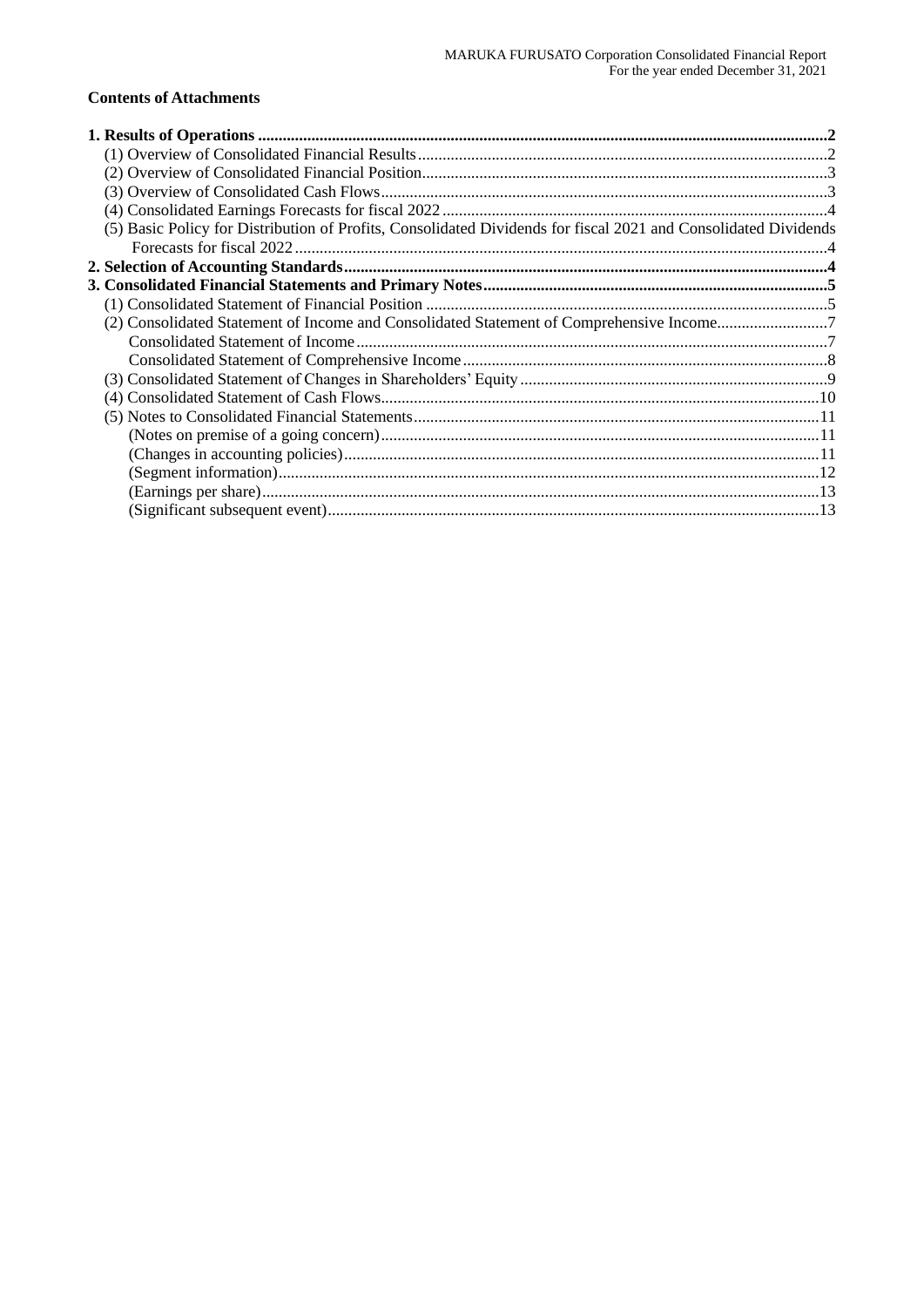#### **1. Results of Operations**

The Company was established on October 1, 2021 as the wholly owning parent company of both Furusato and Maruka through a joint share transfer. As the Company adopted accounting standard for business combination defining Furusato as an acquiring company, the consolidated earnings results for the fiscal year ended December 31, 2021 (from April 1, 2021 to December 31, 2021) was calculated based on the consolidated earnings results of Furusato, an acquiring company, (April 1, 2021 to December 31, 2021), combined with the consolidated earnings results of Maruka (from December 1, 2021 to December 31, 2021). The report does not show year-on-year change because the reporting period is the first accounting period.

#### (1) Overview of Consolidated Financial Results

During the year ended December 31, 2021, the Japanese economy was picking up following gradual recovery from the severe situation amid the spread of the COVID-19. Meanwhile, we need to pay attention to downside risks to the economy due mainly to the outbreak of the new variant of the virus, supply chain constraints such as semiconductor chip shortage, and trends on raw material prices.

Under this economic situation, in the manufacturing sectors, the industrial production index has shown an upward trend since April 2021, and slightly increased 1.2% year on year in the October-December period. In regard to the orders received for machine tools, domestic and overseas orders increased 57.3% and 78.6% year on year respectively in the October-December period, exceeding the pre-pandemic level in 2019. Meanwhile, with regard to construction-related sectors, the floor area of construction starts increased 16.7% year on year in the October-December period, and housing starts increased 10.8% year on year in the October-December period.

In this business environment, the Company, under the slogan, "'Why didn't we think of this?' one after another", mainly operates the Machine & Tools Business for manufacturers in Japan and overseas, the Construction Products Business, and the Construction Machinery Business for construction industry mainly in Japan, and the Security Business for business fields of security monitoring. The Company is implementing the platform strategy to strengthen functions and fields needed to provide optimal value to clients.

As a result, consolidated net sales during the period under review were ¥74,292 million. On earnings front, the Company recorded operating profit of ¥1,465 million, ordinary profit of ¥2,033 million, and net profit attributable to owners of parent of ¥1,037 million.

The business environment and overview by segment are as follows:

#### (Machine & Tools Segment)

Sales of both machinery and tools were steady, reflecting recovery of business environment in the manufacturing sectors, led by automotive industry. As a result, net sales were ¥42,698 million, and operating profit was ¥191 million.

### (Construction Products Segment)

Sales in the Construction Products Business and the Piping Products Business were steady due to growing demand for construction and price hike of steel products. Meanwhile, the Housing Equipment Business struggled, mainly affected by supply shortage. As a result, net sales were ¥28,880 million, and operating profit was ¥1,269 million.

#### (Construction Machinery Segment)

Net sales during the period under review reflected only one-month sales of the Construction Machinery Business of Maruka. Net sales were ¥425 million, and operating loss was ¥32 million because of a decrease in sales from backlog of orders and fewer operating days as the specific factor in December.

#### (Security Segment)

Net sales were ¥2,287 million, and operating profit was ¥0 million due to fading demand for measures against the COVID-19.

#### (2) Overview of Consolidated Financial Position

#### (Total assets)

As of December 31, 2021, total assets were ¥108,594 million. According to a breakdown, total current assets were ¥78,378 million including cash and deposits of ¥24,172 million, trade notes and accounts receivables of ¥29,347 million, etc. Total fixed assets were ¥30,215 million, including tangible fixed assets of ¥20,484 million, intangible assets of ¥2,541 million, and investment and other assets of ¥7,189 million.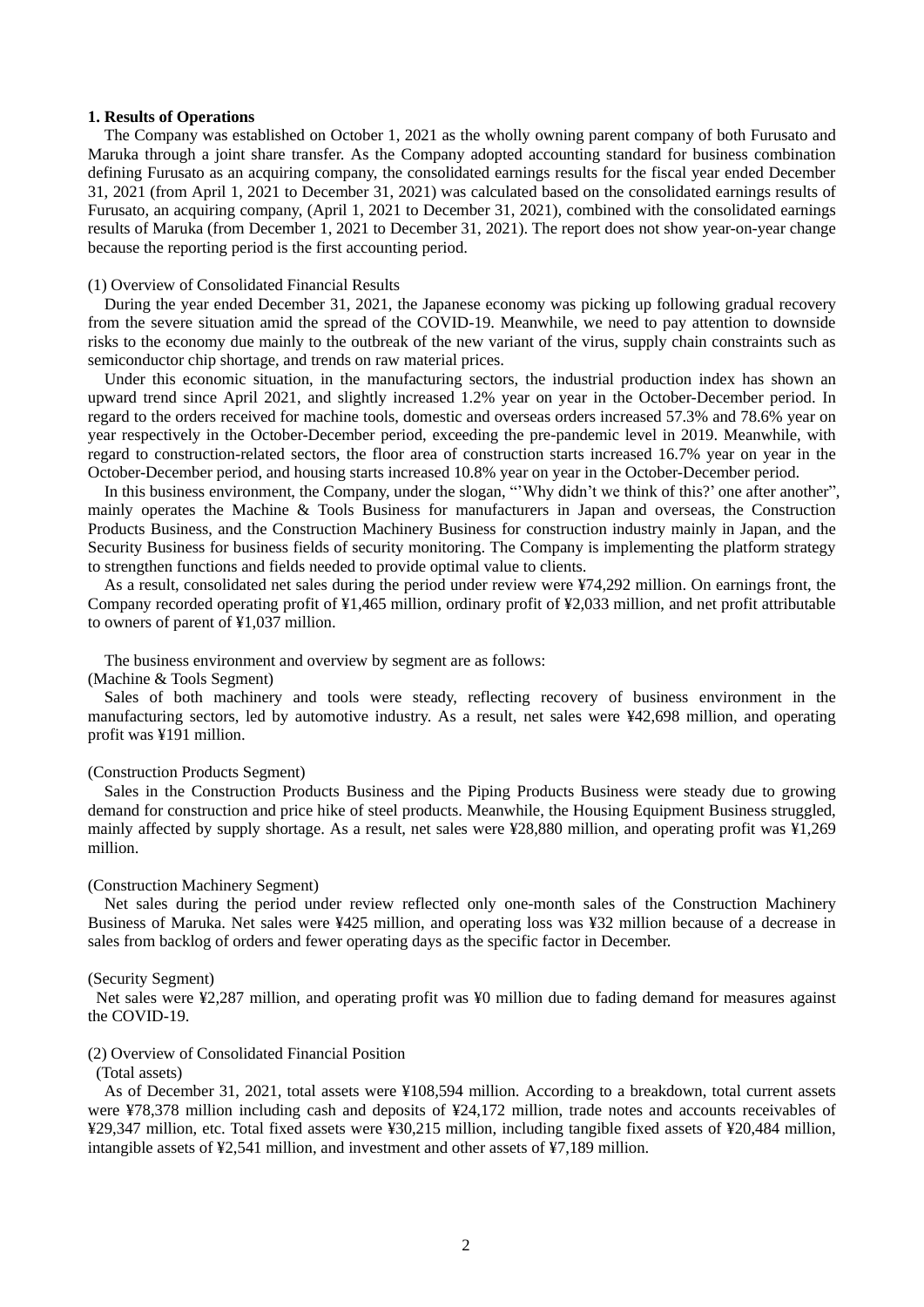## (Total liabilities)

As of December 31, 2021, total liabilities were ¥41,233 million. According to a breakdown, total current liabilities were ¥39,513 million including trade notes and accounts payables of ¥17,057 million, and electronically recorded obligations – operating of ¥14,761 million. Total fixed liabilities were ¥1,720 million.

### (Net assets)

As of December 31, 2021, net assets were ¥67,361 million. This was attributed to shareholders' equity of ¥64,778 million and valuation and translation adjustments of ¥1,901 million including valuation difference on available-for-sale securities of ¥1,545 million.

(3) Overview of Consolidated Cash Flows

### (Cash flows)

Cash and cash equivalents (hereinafter referred to as "cash") as of December 31, 2021 were ¥22,872 million due to an increase from new consolidation, a decrease in cash from operating activities and also decreases in cash from investment activities and financing activities.

The breakdowns of consolidated cash flows for the reporting period are as follows:

#### (Net cash from operating activities)

Net cash used in operating activities was ¥853 million, primarily resulting from an increase in trade notes and accounts receivables of ¥2,596 million, and an increase in trade notes and accounts payables of ¥1,008 million.

### (Net cash from investing activities)

Net cash used in investing activities totaled ¥112 million, mainly resulting from purchases of tangible fixed assets of ¥434 million, purchase of intangible fixed assets of ¥131 million, and proceeds from redemption of securities of ¥300 million.

### (Net cash from financing activities)

Net cash used in financing activities was ¥541 million. This was mainly owing to cash dividends payment of ¥516 million, and repayments of long-term loans of ¥28 million.

#### (Reference) Cash flow-related indicators

|                                                     | 1st Fiscal year ended<br>December 31, 2021 |
|-----------------------------------------------------|--------------------------------------------|
| Equity-to-asset ratio $(\%)$                        |                                            |
| Equity-to-asset ratio based on market value (%)     |                                            |
| Ratio of interest-bearing debt to cash flow (years) |                                            |
| Interest coverage ratio (times)                     |                                            |

Equity-to-asset ratio: Equity / total assets

Equity-to-asset ratio based on market value: Total market value of stock / total assets

Ratio of interest-bearing debt to cash flow: Interest-bearing debt / cash flows from operating activities Interest coverage ratio: cash flows from operating activities / interest payment

Note:

- 1. All indicators are calculated using consolidated financial figures.
- 2. Total market capitalization was computed based on the closing stock price at the end of the period multiplied by the number of outstanding shares at the end of the period after deducting treasury shares.
- 3. Operating cash flows represent cash flows from operating activities on the consolidated statements of cash flows. Interestbearing debts represent all debts on the consolidated financial position for which interest is paid. In addition, interest payment represents amount of interest paid on the consolidated statements of cash flows.
- 4. As operating cash flow was negative during the period under review, the ratio of interest-bearing debt to cash flow and the interest coverage ratio were omitted.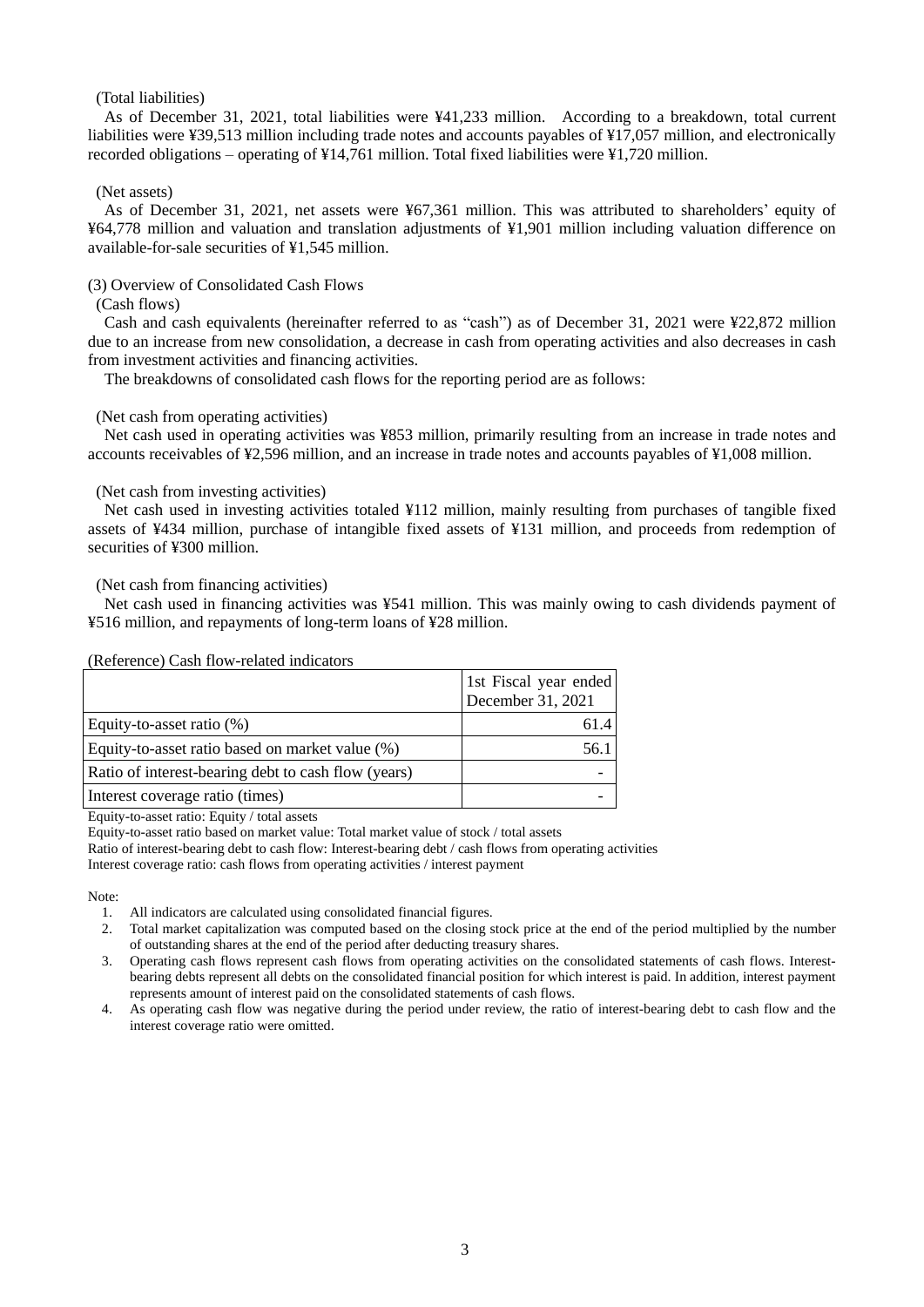(4) Earnings Forecast for fiscal 2022, ending December 31, 2022

Regarding the consolidated earnings forecast for the year ending December 31, 2022, the Company expects net sales of ¥157,000 million, operating profit of ¥4,100 million, ordinary profit of ¥4,600 million, and net profit attributable to owners of parent of ¥3,000 million.

(5) Basic Policy for Distribution of Profits, Dividends for fiscal 2021 and Dividends Forecasts for fiscal 2022

The Company regards our dividend policy as one of the critical management issues. The Company aims to distribute the returns to shareholders based on the performance and, at the same time, continue to secure the internal capital resources for active investment in the area with the growing potential which will contribute to the growth of shareholders' value over the long term.

The target annual dividend payout ratio is approximately 35% of consolidated net profit. Also, the Company aims to maintain ¥15 of dividends as minimum for the stable dividend returns to our shareholders.

Note: Amount is rounded up by ¥0.5.

From  $\frac{1}{2}0.01$  to  $\frac{1}{2}0.49$ ;  $\frac{1}{2}0.5$ 

From ¥0.51 to ¥0.99; ¥1.0

The amount of annual dividend paid for the reporting period is planned to be resolved to be ¥14.50 per share. The total dividends payment will be ¥370 million and the Payout Ratio calculated from the profit attributable to owners of parent of ¥1,037 is higher than 35%. Meanwhile the Payout Ratio indicated on the cover page is 21.6%. The difference is due to the difference of average number of shares used in calculations.

The average number of shares used to calculate the dividend per share is 25,299,532 shares, while the average number of shares (weighted-average) used to calculate basic earnings per share is 15,458,917 shares as explained in note of (3)Number of issued shares (common shares) above, like "The average number of shares outstanding during the period from April 1, 2021 to September 30, 2021 is the weighted-average number of shares outstanding for the respective accounting periods of Furusato (nine months) and Maruka (one month) since the Company was established on October 1, 2021".

Basic earnings per share calculated by respective numbers of shares are ¥41.01 and ¥67.11. And the dividends of ¥14.50 divided by respective EPSs are 35.3% and 21.6% respectively.

The company is planning to pay the annual dividends of ¥91.50 (including the commemorative dividends of ¥50.00) based on the earnings forecasts.

### **2. Selection of Accounting Standards**

The Company compiled its consolidated financial statements in accordance with the generally accepted accounting principles and accounting standards in Japan (Japanese GAAP) taking into consideration availability to compare with competitors in Japan. The Company is preparing to adopt international reporting standards (IFRS) in consideration of various domestic and international circumstances.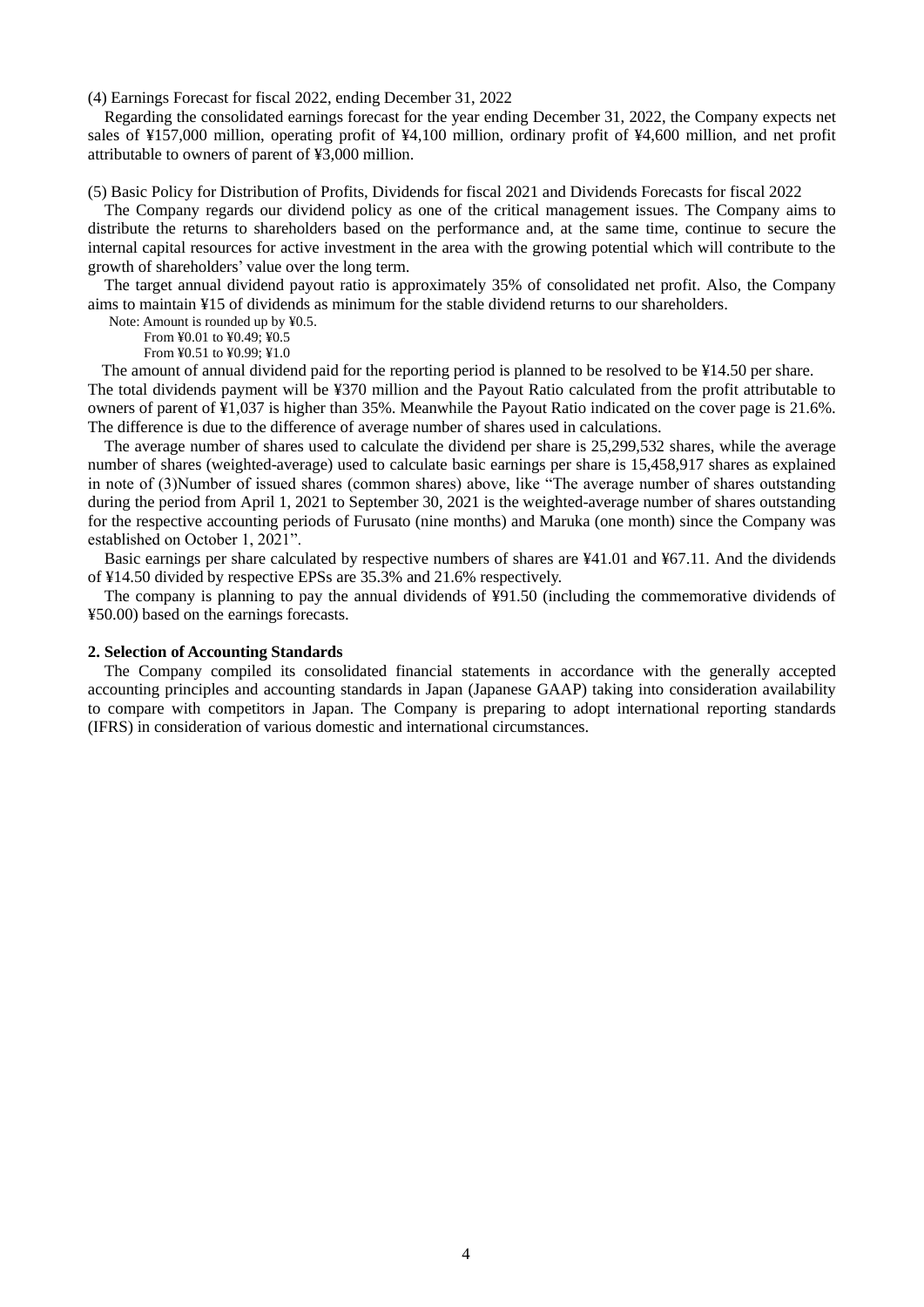### **2. Consolidated Financial Statements and Primary Notes**

(1) Consolidated Statement of Financial Position

|                                                   | Millions of Yen |
|---------------------------------------------------|-----------------|
|                                                   | December 31,    |
|                                                   | 2021            |
|                                                   | Amounts         |
| Assets                                            |                 |
| <b>Current assets:</b>                            |                 |
| Cash and deposits                                 | ¥<br>24,172     |
| Notes and accounts receivable-trade               | 29,347          |
| Electronically recorded monetary claims-operating | 9,003           |
| Investments in leases                             | 204             |
| Merchandise and finished goods                    | 8,304           |
| Work in process                                   | 1,499           |
| Raw materials and supplies                        | 408             |
| Other                                             | 5,447           |
| Allowance for doubtful accounts                   | (8)             |
| <b>Total current assets</b>                       | 78,378          |
|                                                   |                 |
| <b>Non-current assets:</b>                        |                 |
| Property, plant and equipment:                    |                 |
| Buildings and structures                          | 14,688          |
| Accumulated depreciation                          | (7,030)         |
| Buildings and structures, net                     | 7,657           |
| Machinery, equipment and vehicles                 | 4,274           |
| Accumulated depreciation                          | (3,360)         |
| Machinery, equipment and vehicles, net            | 914             |
| Tools, furniture and fixtures                     | 1,722           |
| Accumulated depreciation                          | (1,241)         |
| Tools, furniture and fixtures, net                | 480             |
| Assets for rent                                   | 2,648           |
| Accumulated depreciation                          | (1,540)         |
| Assets for rent, net                              | 1,107           |
| Leased assets                                     | 230             |
| Accumulated depreciation                          | (122)           |
| Leased assets, net                                | 107             |
| Land                                              | 9,952           |
| Construction in progress                          | 263             |
| Total property, plant and equipment               | 20,484          |
|                                                   |                 |
| Intangible assets:                                |                 |
| Goodwill                                          | 259             |
| Trade right                                       | 1,280           |
| Other                                             | 1,001           |
| <b>Total intangible assets</b>                    | 2,541           |
|                                                   |                 |
| <b>Investments and other assets:</b>              |                 |
| Investment securities                             | 4,074           |
| Retirement benefit asset                          | 1,178           |
| Deferred tax assets                               | 363             |
| Other                                             | 1,662           |
| Allowance for doubtful accounts                   | (90)            |
| <b>Total investments and other assets</b>         | 7,189           |
| Total non-current assets                          | 30,215          |
| <b>Total assets</b>                               | 108,594<br>¥    |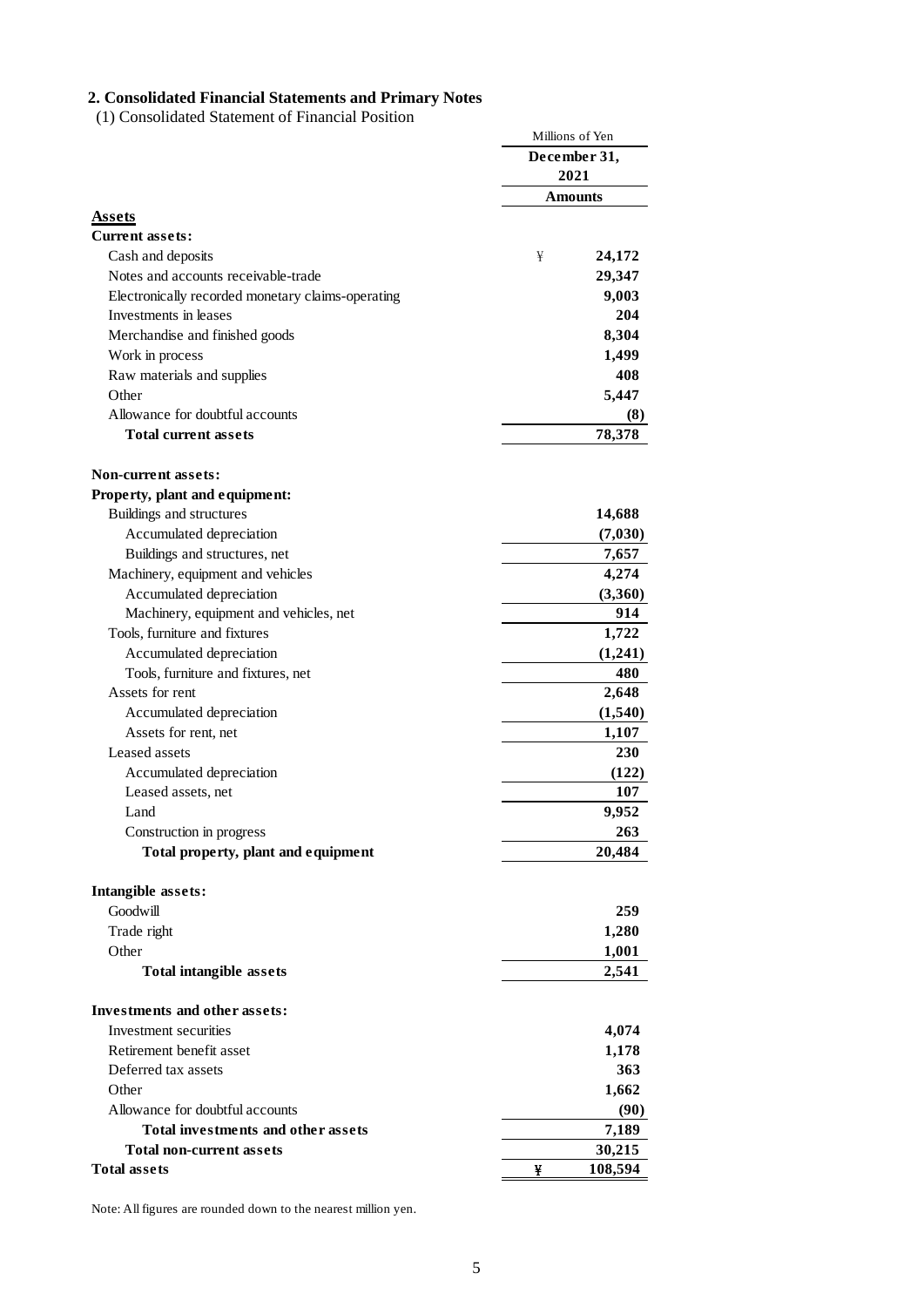|                                                       |              | Millions of Yen |  |  |
|-------------------------------------------------------|--------------|-----------------|--|--|
|                                                       | December 31, |                 |  |  |
|                                                       | 2021         |                 |  |  |
|                                                       |              | <b>Amounts</b>  |  |  |
| <b>Liabilities</b>                                    |              |                 |  |  |
| <b>Current liabilities:</b>                           |              |                 |  |  |
| Notes and accounts payable-trade                      | ¥            | 17,057          |  |  |
| Electronically recorded obligations-operating         |              | 14,761          |  |  |
| Lease obligations                                     |              | 214             |  |  |
| Short-term borrowings                                 |              | 496             |  |  |
| Current portion of long-term borrowings               |              | 25              |  |  |
| Income taxes payable                                  |              | 781             |  |  |
| Provision for bonuses                                 |              | 457             |  |  |
| Provision for bonuses for directors                   |              | 37              |  |  |
| Provision for product warranties                      |              | 67              |  |  |
| Other                                                 |              | 5,613           |  |  |
| <b>Total current liabilities</b>                      |              | 39,513          |  |  |
| <b>Non-current liabilities:</b>                       |              |                 |  |  |
| Long-term borrowings                                  |              | 378             |  |  |
| Lease obligations                                     |              | 108             |  |  |
| Deferred tax liabilities                              |              | 760             |  |  |
| Provision for retirement benefits for directors       |              | 67              |  |  |
| Provision for share-based remuneration for directors  |              | 34              |  |  |
| Retirement benefit liability                          |              | 99              |  |  |
| Other                                                 |              | 269             |  |  |
| <b>Total noncurrent liabilities</b>                   |              | 1,720           |  |  |
| <b>Total liabilities</b>                              |              | 41,233          |  |  |
|                                                       |              |                 |  |  |
| <b>Net Assets</b>                                     |              |                 |  |  |
| Shareholders' equity:                                 |              |                 |  |  |
| Share capital                                         |              | 5,000           |  |  |
| Capital surplus                                       |              | 28,270          |  |  |
| Retained earnings                                     |              | 31,829          |  |  |
| Treasury shares                                       |              | (321)           |  |  |
| Total shareholders' equity                            |              | 64,778          |  |  |
| Accumulated other comprehensive income:               |              |                 |  |  |
| Valuation difference on available-for-sale securities |              | 1,545           |  |  |
| Deferred gains or losses on hedges                    |              | (3)             |  |  |
| Foreign currency translation adjustment               |              | 137             |  |  |
| Remeasurements of defined benefit plans               |              | 222             |  |  |
| Total accumulated other comprehensive income          |              | 1,901           |  |  |
| <b>Non-controlling interests</b>                      |              | 681             |  |  |
| <b>Total net assets</b>                               |              | 67,361          |  |  |
| <b>Total liabilities and net assets</b>               | ¥            | 108,594         |  |  |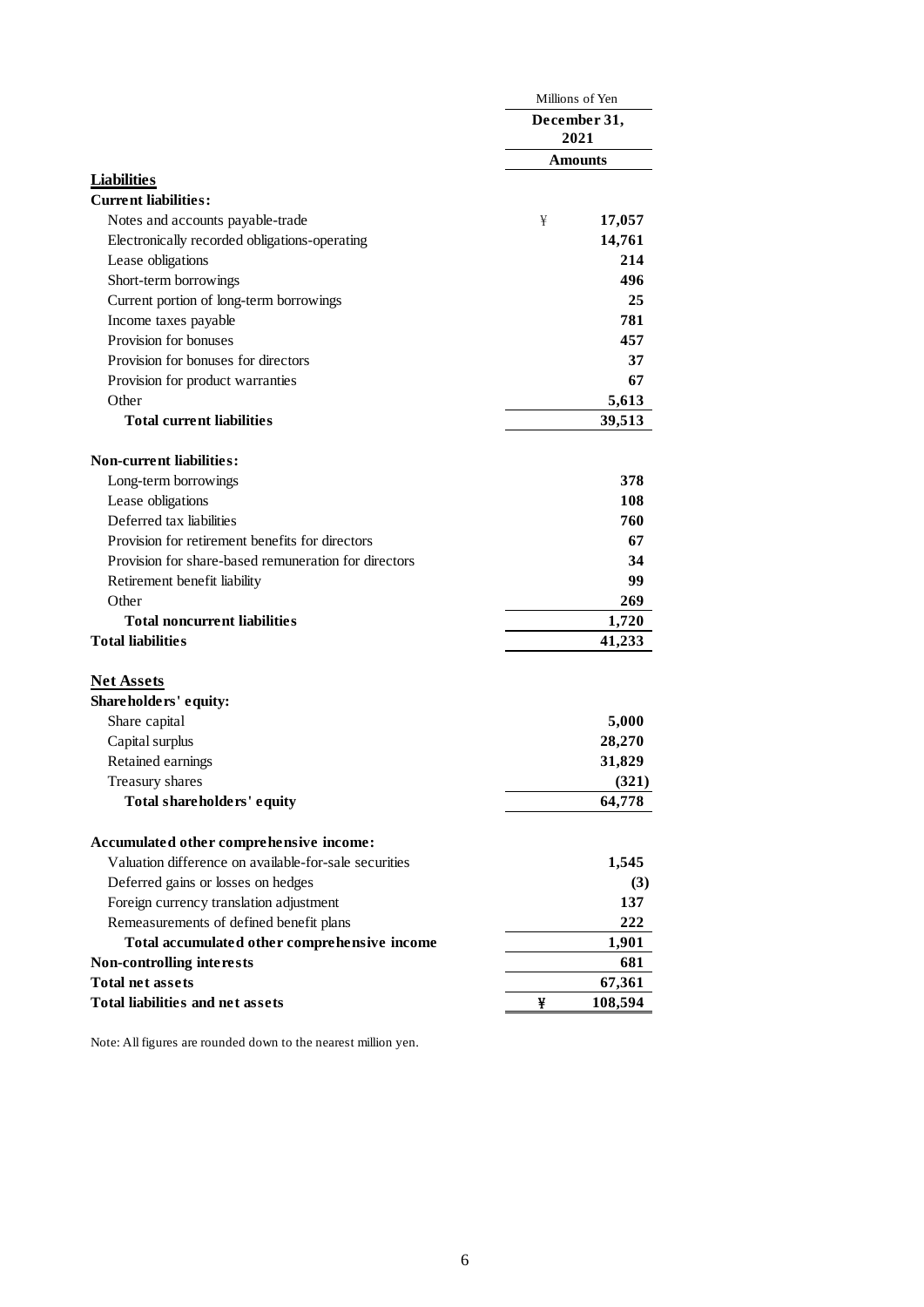(2) Consolidated Statement of Income and Consolidated Statement of Comprehensive Income (Consolidated Statement of Income)

|                                                  | Millions of Yen         |
|--------------------------------------------------|-------------------------|
|                                                  | Year from April 1, 2021 |
|                                                  | to December 31, 2021    |
|                                                  | <b>Amounts</b>          |
| Net sales                                        | 74,292<br>¥             |
| Cost of sales                                    |                         |
|                                                  | 62,551                  |
| Gross profit                                     | 11,741                  |
| Selling, general and administrative expenses:    | 10,275                  |
| Operating profit                                 | 1,465                   |
| Non-operating profit:                            |                         |
| Interest income                                  | 6                       |
| Dividend income                                  | 69                      |
| Purchase discounts                               | 344                     |
| Surrender value of insurance policies            | 89                      |
| Rent income                                      | 45                      |
| Foreign exchange gains<br>Other                  | 13<br>57                |
| Total non-operating profit                       | 627                     |
| Non-operating expenses:                          |                         |
| Interest expenses                                | $\bf{0}$                |
| Rental cost                                      | 5                       |
| Amortization of organization expenses            | 35                      |
| Other                                            | 17                      |
| Total non-operating expenses                     | 59                      |
| Ordinaryprofit                                   | 2,033                   |
| Extraordinary income:                            |                         |
| Gain on sales of investment securities           | 91                      |
| Gain on sale of non-current assets               | 1                       |
| Total extraordinary income                       | 92                      |
| Extraordinary loss:                              |                         |
| Loss on valuation of investments in capital of   |                         |
| subsidiaries and associates                      | 31                      |
| Loss on abolishment of stock ownership plan      | 40                      |
| Total extraordinary loss                         | 72                      |
| Profit before income taxes                       | 2,053                   |
| Income taxes-current                             | 821                     |
| Income taxes-deferred                            | 177                     |
| Total income taxes                               | 999                     |
| Profit                                           | 1,054                   |
| Profit attributable to non-controlling interests | 16                      |
| Profit attributable to owners of parent          | 1,037<br>¥              |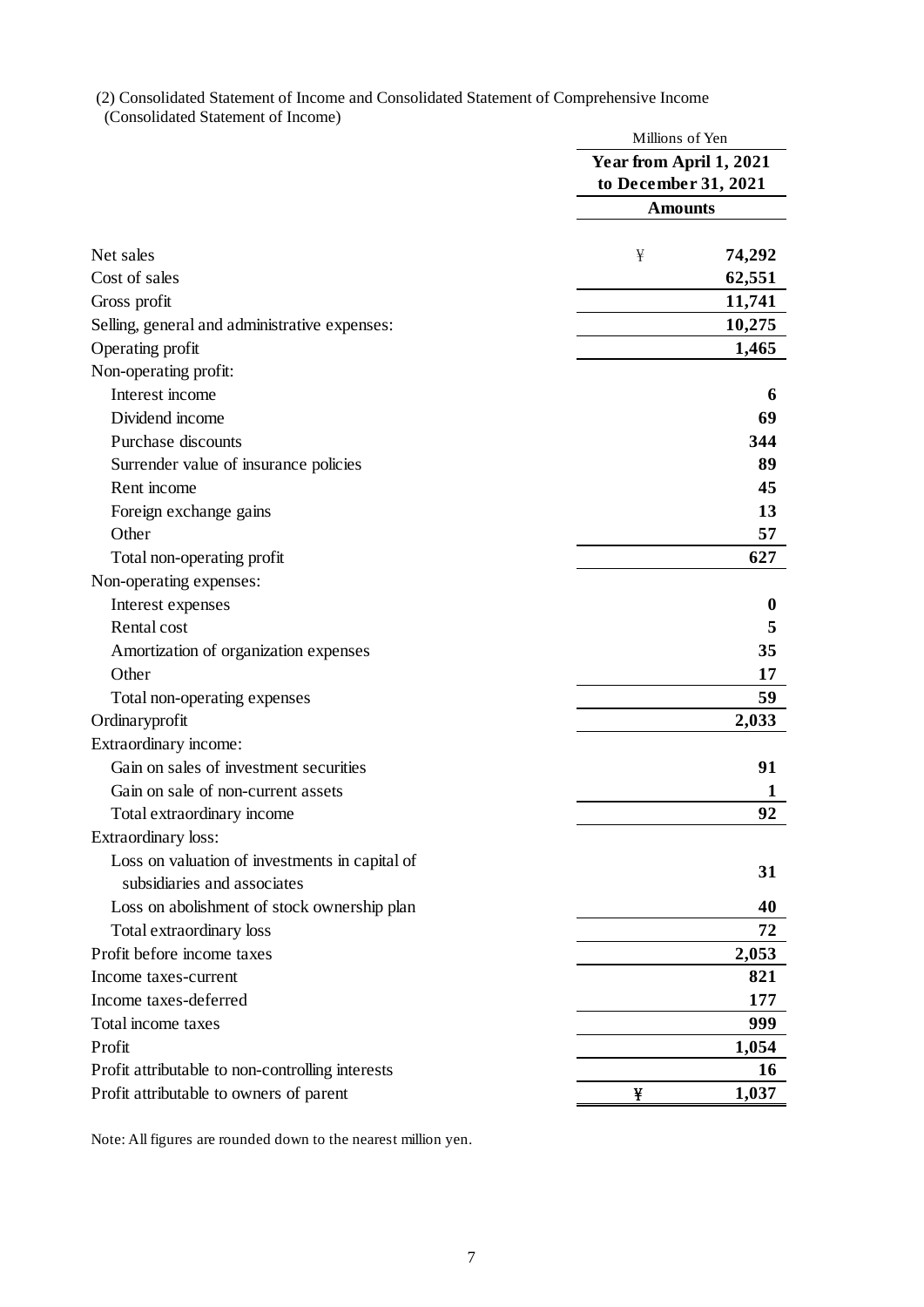(Consolidated Statement of Comprehensive Income)

|                                                                |                                                 | Millions of Yen |  |  |  |
|----------------------------------------------------------------|-------------------------------------------------|-----------------|--|--|--|
|                                                                | Year from April 1, 2021<br>to December 31, 2021 |                 |  |  |  |
|                                                                | <b>Amounts</b>                                  |                 |  |  |  |
| Profit                                                         | ¥                                               | 1,054           |  |  |  |
| Other comprehensive income:                                    |                                                 |                 |  |  |  |
| Valuation difference on available-for-sale securities          |                                                 | 10              |  |  |  |
| Deferred gains or losses on hedges                             |                                                 | (0)             |  |  |  |
| Foreign currency translation adjustment                        |                                                 | 45              |  |  |  |
| Remeasurements of defined benefit plans                        |                                                 | 34              |  |  |  |
| Total other comprehensive income                               |                                                 | 90              |  |  |  |
| Comprehensive income:                                          |                                                 | 1,145           |  |  |  |
| Comprehensive income attributable to                           |                                                 |                 |  |  |  |
| Comprehensive income attributable to owners of parent          |                                                 | 1,144           |  |  |  |
| Comprehensive income attributable to non-controlling interests | ¥                                               |                 |  |  |  |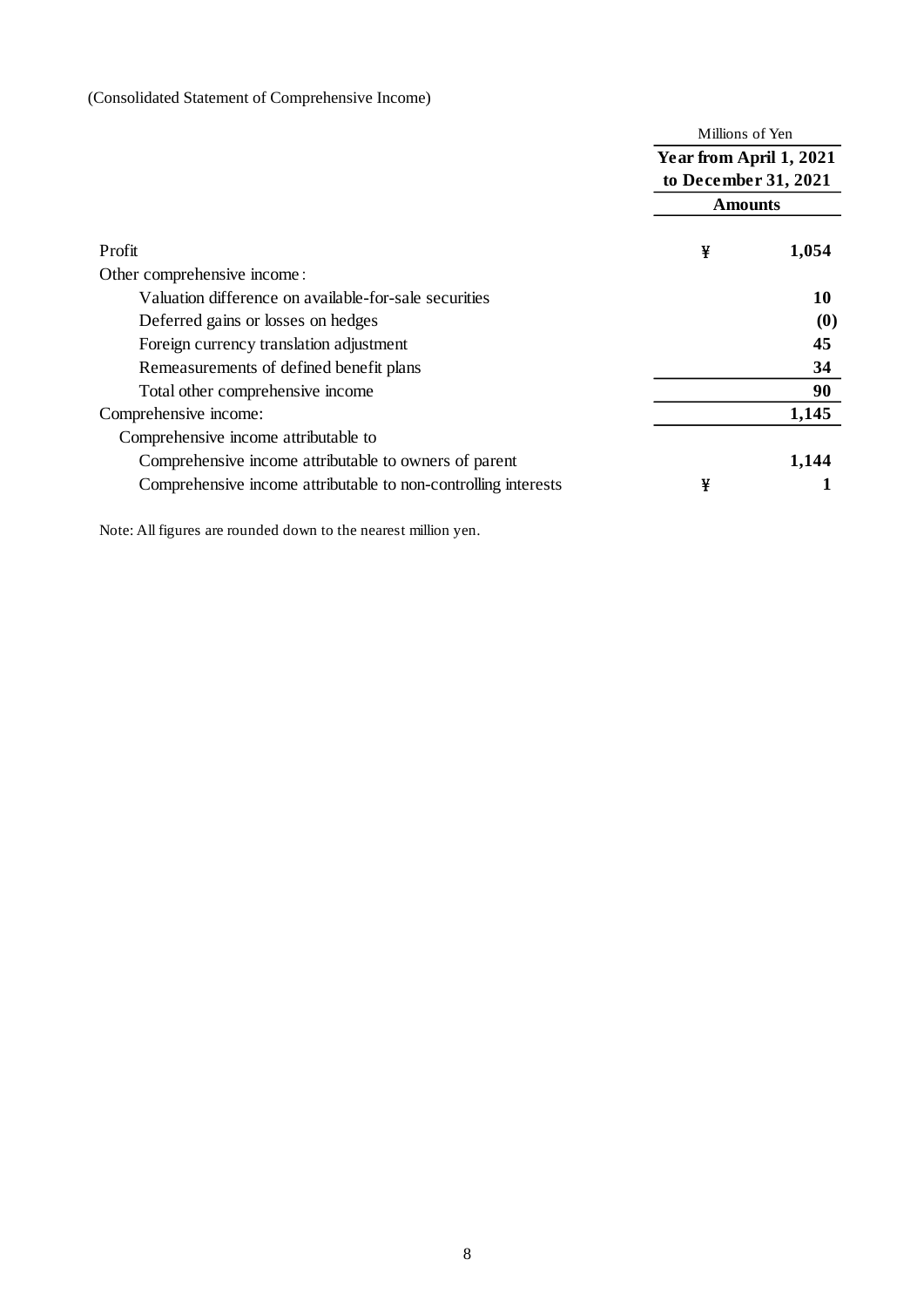## (3) Consolidated Statement of Changes in Shareholders' Equity

|                                                               | rear Ended December 31, 2021 (from April 1, 2021 to December 31, 2021)<br>(Millions of Yen) |                      |                      |                 |        |  |  |  |  |  |  |
|---------------------------------------------------------------|---------------------------------------------------------------------------------------------|----------------------|----------------------|-----------------|--------|--|--|--|--|--|--|
|                                                               |                                                                                             | Shareholders' equity |                      |                 |        |  |  |  |  |  |  |
|                                                               | Share capital                                                                               | Capital surplus      | Retained<br>earnings | Treasury shares | Total  |  |  |  |  |  |  |
| Balance at April 1, 2021                                      | 5,232                                                                                       | 5,997                | 31,307               | (85)            | 42,451 |  |  |  |  |  |  |
| Changes of items during<br>the period                         |                                                                                             |                      |                      |                 |        |  |  |  |  |  |  |
| Increase by share transfers                                   | (232)                                                                                       | 22,358               |                      | (280)           | 21,845 |  |  |  |  |  |  |
| Dividends of surplus                                          |                                                                                             |                      | (515)                |                 | (515)  |  |  |  |  |  |  |
| Profit attributable to owners of<br>parent                    |                                                                                             |                      | 1,037                |                 | 1,037  |  |  |  |  |  |  |
| Purchases of treasury stock                                   |                                                                                             |                      |                      | (6)             | (6)    |  |  |  |  |  |  |
| Cancellation of treasury shares                               |                                                                                             | (50)                 |                      | 50              |        |  |  |  |  |  |  |
| Purchase of additional shares of<br>consolidated subsidiaries |                                                                                             | (34)                 |                      |                 | (34)   |  |  |  |  |  |  |
| Net changes in items other<br>than shareholders' equity       |                                                                                             |                      |                      |                 |        |  |  |  |  |  |  |
| Total changes of items<br>during the period                   | (232)                                                                                       | 22,273               | 521                  | (236)           | 22,326 |  |  |  |  |  |  |
| Balance at December 31, 2021                                  | 5,000                                                                                       | 28,270               | 31,829               | (321)           | 64,778 |  |  |  |  |  |  |

## Year Ended December 31, 2021 (from April 1, 2021 to December 31, 2021) (Millions of Yen)

|                                                               | Accumulated other comprehensive income                          |                                          |                                                  |                                               |                                                          |                              |                  |
|---------------------------------------------------------------|-----------------------------------------------------------------|------------------------------------------|--------------------------------------------------|-----------------------------------------------|----------------------------------------------------------|------------------------------|------------------|
|                                                               | Valuation<br>difference on<br>available-for-<br>sale securities | Deferred gains<br>or losses on<br>hedges | Foreign<br>currency<br>translation<br>adjustment | Remeasurements<br>of defined<br>benefit plans | Total<br>accumulated<br>other<br>comprehensive<br>income | Non-controlling<br>interests | Total net assets |
| Balance at at April 1, 2021                                   | 1,357                                                           | -                                        |                                                  | 204                                           | 1,561                                                    | 248                          | 44,261           |
| Changes of items during<br>the period                         |                                                                 |                                          |                                                  |                                               |                                                          |                              |                  |
| Increase by share transfers                                   |                                                                 |                                          |                                                  |                                               |                                                          |                              | 21,845           |
| Dividends of surplus                                          |                                                                 |                                          |                                                  |                                               |                                                          |                              | (515)            |
| Profit attributable to owners of<br>parent                    |                                                                 |                                          |                                                  |                                               |                                                          |                              | 1,037            |
| Purchases of treasury stock                                   |                                                                 |                                          |                                                  |                                               |                                                          |                              | (6)              |
| Cancellation of treasury shares                               |                                                                 |                                          |                                                  |                                               |                                                          |                              |                  |
| Purchase of additional shares of<br>consolidated subsidiaries |                                                                 |                                          |                                                  |                                               |                                                          |                              | (34)             |
| Net changes in items other<br>than shareholders' equity       | 188                                                             | (3)                                      | 137                                              | 17                                            | 339                                                      | 432                          | 772              |
| Total changes of items<br>during the period                   | 188                                                             | (3)                                      | 137                                              | 17                                            | 339                                                      | 432                          | 23,099           |
| Balance at December 31, 2021                                  | 1,545                                                           | (3)                                      | 137                                              | 222                                           | 1,901                                                    | 681                          | 67,361           |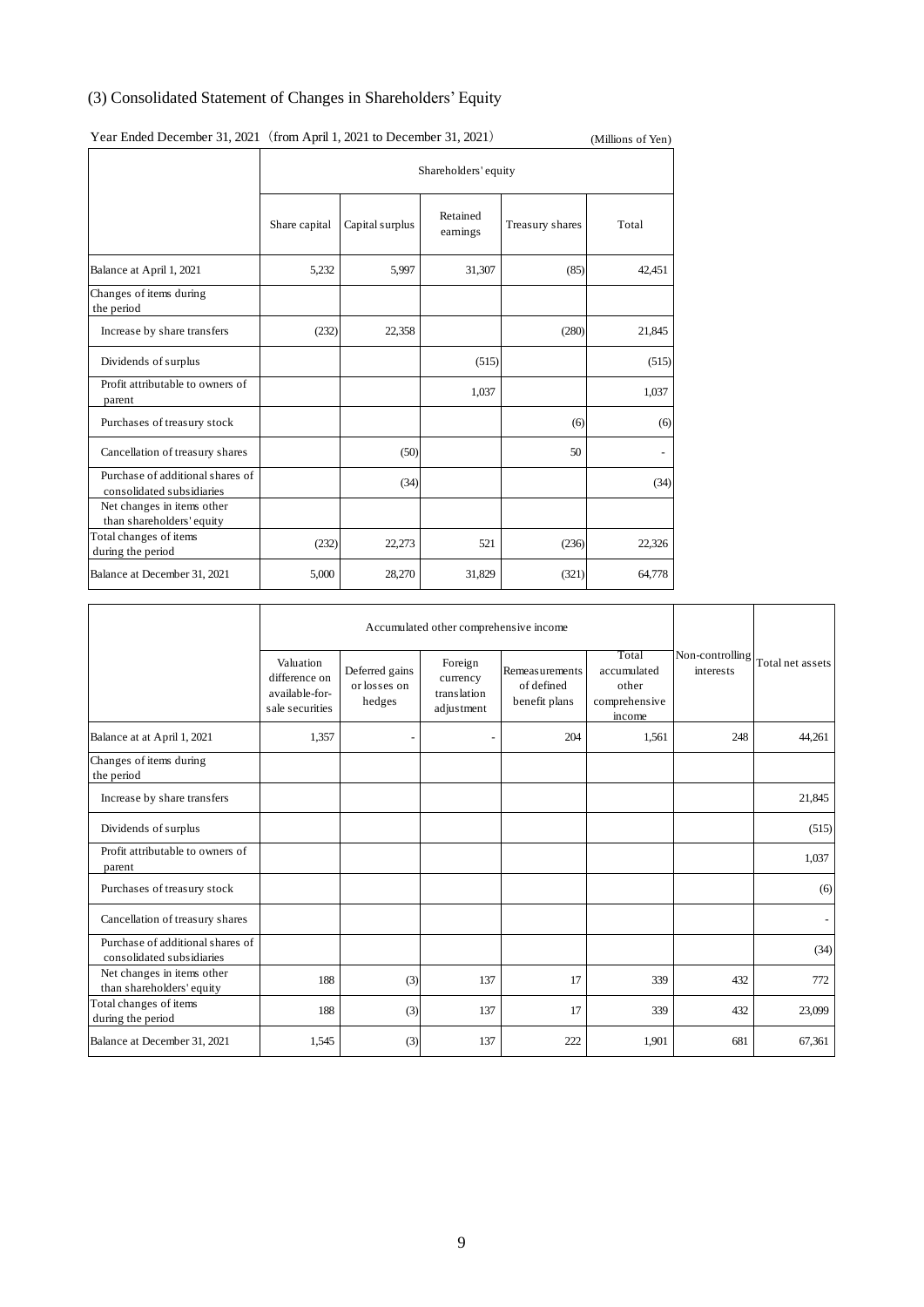## (4) Consolidated Statement of Cash Flows

|                                                                                                    | Millions of Yen                                 |
|----------------------------------------------------------------------------------------------------|-------------------------------------------------|
|                                                                                                    | Year from April 1, 2021<br>to December 31, 2021 |
|                                                                                                    | <b>Amounts</b>                                  |
| Cash flows from operating activities:                                                              |                                                 |
| Profit before income taxes                                                                         | 2,053<br>¥                                      |
| Depreciation                                                                                       | 748                                             |
| Amortization of goodwill                                                                           | 41                                              |
| Increase (decrease) in provision for bonuses for directors                                         | 2                                               |
| Increase (decrease) in retirement benefit liability                                                | 3                                               |
| Decrease (increase) in retirement benefit asset                                                    | (128)                                           |
| Increase (decrease) in provision for bonuses                                                       | (282)                                           |
| Increase (decrease) in allowance for doubtful accounts                                             | 14                                              |
| Interest and dividends income                                                                      | (75)                                            |
| Interest expenses                                                                                  | $\bf{0}$                                        |
| Loss (gain) on sales of investment securities                                                      | (91)                                            |
| Loss (gain) on sale of property, plant and equipment                                               | 1                                               |
| Loss on valuation of investments in capital                                                        | 31                                              |
| Loss (gain) on cancellation of insurance policies                                                  | (89)                                            |
| Loss (gain) on abolishment of stock ownership plan                                                 | 40                                              |
| Decrease (increase) in trade receivables                                                           | (2,596)                                         |
| Decrease (increase) in inventories                                                                 | (1,293)                                         |
| Increase (decrease) in trade payables                                                              | 1,008                                           |
| Other                                                                                              | (260)                                           |
| Subtotal                                                                                           | (871)                                           |
| Interest and dividend income received                                                              | 78                                              |
| Interest paid                                                                                      | $\boldsymbol{\left(0\right)}$                   |
| Income taxes paid                                                                                  | (60)                                            |
| Net cash provided by (used in) operating activities                                                | (853)                                           |
|                                                                                                    |                                                 |
| Cash flows from investing activities:                                                              |                                                 |
| Proceeds from redemption of securities                                                             | 300                                             |
| Purchase of property, plant and equipment                                                          | (434)                                           |
| Purchase of intangible assets                                                                      | (131)                                           |
| Proceeds from sales of investment securities                                                       | 61                                              |
| Other                                                                                              | 91                                              |
| Net cash provided by (used in) investing activities                                                | (112)                                           |
|                                                                                                    |                                                 |
| Cash flows from financing activities:                                                              |                                                 |
| Net increase (decrease) in short-term borrowings                                                   | (14)                                            |
| Repayments of long-term borrowings                                                                 | (28)<br>23                                      |
| Proceeds from long-term borrowings                                                                 |                                                 |
| Purchase of tresury shares                                                                         | (6)                                             |
| Dividends paid                                                                                     | (516)                                           |
| Net cash provided by (used in) financing activities                                                | (541)                                           |
| Effect of exchange rate change on cash and cash equivalents                                        | 16                                              |
| Net increase (decrease) in cash and cash equivalents                                               | (1, 491)                                        |
| Cash and cash equivalents at beginning of the period                                               | 14,093                                          |
| Increase in cash and cash equivalents resulting from<br>inclusion of subsidiaries in consolidation | 10,270                                          |
| Cash and cash equivalents at end of the period                                                     | 22,872<br>¥                                     |
|                                                                                                    |                                                 |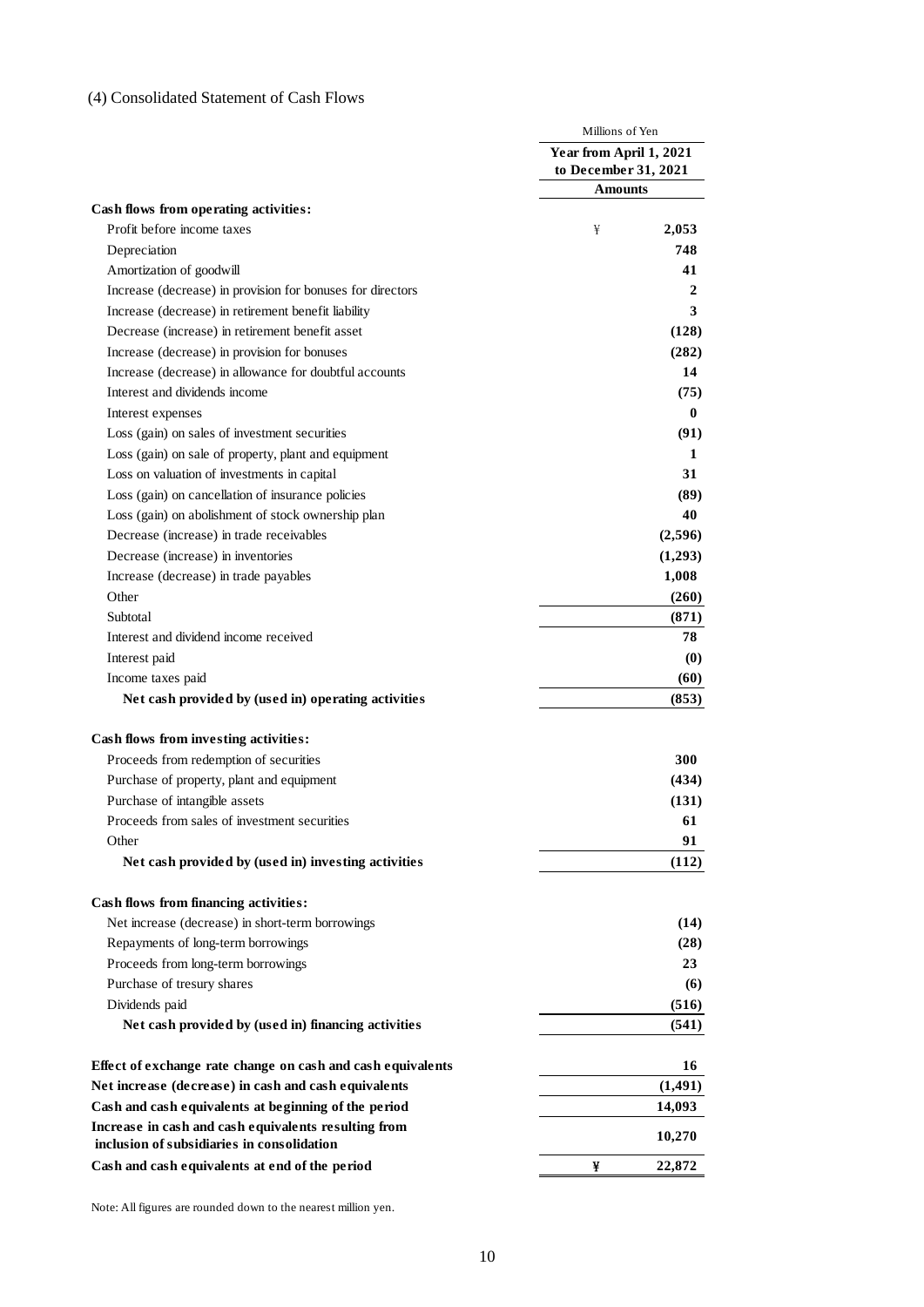### (5) Notes to Consolidated Financial Statements

(Notes on premise of a going concern) Not applicable

#### (Changes in accounting policies)

(Accounting standard for revenue recognition and other accounting changes)

The Company has been implementing the Accounting Standard for Revenue Recognition (Accounting Standards Board of Japan Statement No. 29. issued on March 31, 2020, hereinafter "Accounting Standard for Revenue Recognition") since the beginning of this fiscal year. The new standard recognizes revenues for goods or services based on the amount estimated to be received in exchange for such goods or services at the point when control of the promised goods or services is transferred to the client.

The main changes involved are described below.

#### (1) Recognizing revenue for agent transactions

For certain transactions that only involve the Company as an agent in providing goods or services to a customer, the entire amount received as compensation from the client was previously recognized as revenue, but now only the difference between the amount received from the client and the amount paid to the supplier is recognized as revenue.

### (2) Revenue recognition on transaction price

With respect to revenue recognition related to transaction prices, the Company recorded the amount of money generated from rebate contracts with major distributors based on the degree of achievement of sales amounts as selling, general and administrative expenses. However, the Company has changed its method of calculating the transaction price of such contracts to reflect the impact of variable compensation. In addition, the Company has also changed its method of calculating sales discounts, which had been recorded at the time of collection of sales proceeds, to reflect the effect of variable compensation.

#### (3) Revenue recognition for construction contract

In the past, construction contracts related to the Security Business were recognized as revenue based on the completed contract method because the degree of completion could not be reasonably estimated. However, for transactions in which the consideration for the performed portion of the contract is guaranteed, the Company has changed its method of recognizing revenue based on the cost recovery method when the performance obligation is expected to be satisfied within a certain period of time and the costs incurred in satisfying the performance obligation are expected to be recovered.

The Company has been implementing the Accounting Standard for Revenue Recognition transitionally, in accordance with the provision in Article 84 of the standard, by calculating the cumulative effect of retroactively applying the new policy from before the beginning of this fiscal year, adjusting the retained earnings at the beginning of this fiscal year, and applying the new policy to the remaining balance at the beginning of this fiscal year.

However, applying the method stipulated in Paragraph 86 of the Accounting Standard for Revenue Recognition, the Company does not retroactively apply the new accounting policy to the contracts almost all of whose revenue was recognized in compliance with the conventional method before the beginning of the year under review. Furthermore, using the method specified in explanatory note (1) of Article 86 in the standard, retained earnings at the beginning of this fiscal year are adjusted by the cumulative monetary effect of contract terms and conditions effective after applying all contractual changes made before the beginning of this fiscal year.

As a result, during the year ended December 31, 2021, net sales decreased by ¥1,026 million, cost of sales by ¥744 million, SG&A expenses by ¥66 million, operating profit by ¥215 million, and ordinary profit and profit attributable to owners of parent decreased by ¥3 million, respectively. There was almost no impact on net assets per share and net profit attributable to owners of parent per share.

#### (Application of Accounting Standards for Calculation of Fair Value, etc.)

The "Accounting Standard for Measurement of Fair Value" (ASBJ Statement No. 30, July 4, 2019, hereinafter referred to as the "Accounting Standard for Measurement of Fair Value") was applied since the beginning of this fiscal year. And, in accordance with the transitional treatment prescribed in Paragraph 19 of the Accounting Standard for Measurement of Fair Value and Paragraph 44-2 of the Accounting Standard for Financial Instruments (ASBJ Statement No. 10, July 4, 2019), the Company has applied the new accounting policies prospectively. There was no impact of this change on the consolidated financial statements of this fiscal year.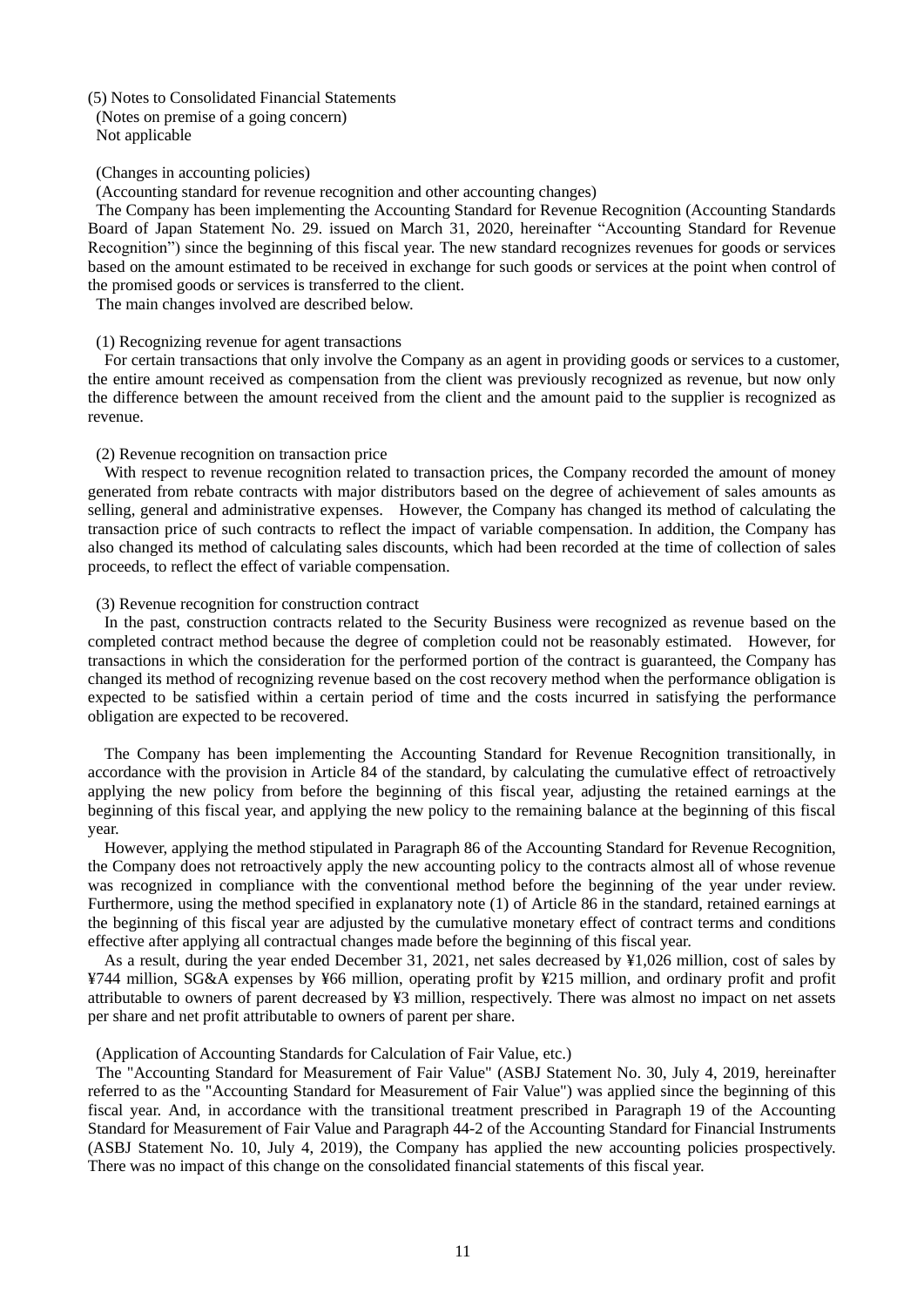(Segment Information)

## 1. Outline of business segments reported

The business segments reported are the segments of the Company for which separate financial information is available and for which operating profit/loss amounts are evaluated regularly by executive management in deciding how to allocate resources and in assessing performance.

The Company comprises of four segments, the "Machinery & Tools Segment", the "Construction Products Segment", "Construction Machinery Segment", and the "Security Segment", which are segmented by supplies, products and services the Company provides.

Segments are as follows:

| Business segments reported           | Segment overview                                                                                                              |  |  |  |  |  |  |
|--------------------------------------|-------------------------------------------------------------------------------------------------------------------------------|--|--|--|--|--|--|
| Machinery & Tools Segment            | Sales of machinery, tools and consumable products for manufactures in<br>Japan and overseas                                   |  |  |  |  |  |  |
| <b>Construction Products Segment</b> | Sales of products including in-house manufacturing products<br>for<br>construction sectors, sales of housing equipment        |  |  |  |  |  |  |
|                                      | Construction Machinery Segment Sales and rental of construction machinery, rental of construction machinery<br>with operators |  |  |  |  |  |  |
| <b>Security Segment</b>              | Introduction of physical security system, sales of devices, providing<br>subscription business and others                     |  |  |  |  |  |  |

\*Physical security: Security measures that are designed to deny unauthorized access to facilities, equipment and resources and to protect personnel and property from damage or harm among information security.

### 2. Information on net sales, operating profit (loss), assets, liabilities and other items by business segment reported

| $1$ can enter December 31, 2021 (from April 1, 2021 to December 31, 2021) |                           |                      |   |                          |   |                           |   | $\sum$   |   |        |                  |                      |   |                                                    |
|---------------------------------------------------------------------------|---------------------------|----------------------|---|--------------------------|---|---------------------------|---|----------|---|--------|------------------|----------------------|---|----------------------------------------------------|
|                                                                           | Business segment reported |                      |   |                          |   |                           |   |          |   |        | Total amounts on |                      |   |                                                    |
|                                                                           |                           | Machinery<br>& Tools |   | Construction<br>Products |   | Construction<br>Machinery |   | Security |   | Total  |                  | Adjustment<br>$(*1)$ |   | the consolidated<br>statements of<br>income $(*2)$ |
| Net sales                                                                 |                           |                      |   |                          |   |                           |   |          |   |        |                  |                      |   |                                                    |
| To customers                                                              | ¥                         | 42,698               | ¥ | 28,880                   | ¥ | 425                       | ¥ | 2,287    | ¥ | 74,292 | ¥                |                      | ¥ | 74,292                                             |
| Intersegment                                                              |                           | 937                  |   | 13                       |   |                           |   | 12       |   | 963    |                  | (963)                |   |                                                    |
| Total                                                                     |                           | 43,635               |   | 28,893                   |   | 425                       |   | 2,300    |   | 75,255 |                  | (963)                |   | 74,292                                             |
| Operating profit (loss)                                                   |                           | 191                  |   | 1,269                    |   | (32)                      |   | $\theta$ |   | 1,428  |                  | 36                   |   | 1,465                                              |
| Assets                                                                    |                           | 53,881               |   | 26,075                   |   | 6,163                     |   | 1,537    |   | 87,658 |                  | 20,936               |   | 108,594                                            |
| Other items                                                               |                           |                      |   |                          |   |                           |   |          |   |        |                  |                      |   |                                                    |
| Depreciation and<br>amortization                                          |                           | 329                  |   | 350                      |   | 19                        |   | 47       |   | 747    |                  |                      |   | 748                                                |
| Amortization of goodwill                                                  |                           | 14                   |   | ٠                        |   | ۰                         |   | 27       |   | 41     |                  |                      |   | 41                                                 |
| Increase in tangible and<br>intangible fixed assets                       | ¥                         | 208                  | ¥ | 271                      | ¥ | 12                        | ¥ | 72       | ¥ | 565    | ¥                | $\boldsymbol{0}$     | ¥ | 590                                                |

## Year Ended December 31, 2021 (from April 1, 2021 to December 31, 2021) (Millions of Yen)

Note:

1. Adjustment

(1) Adjustment of operating profit amounted to ¥36 million includes elimination of intersegment transaction of ¥39 million, adjustment of inventory of ¥3 million and adjustment of noncurrent assets of ¥1 million.

(2) Adjustment of assets amounted to ¥20,936 million includes elimination of intersegment transaction of -¥412 million and corporate assets not allocated to each business segment reported of ¥21,348 million. The majority of corporate assets are surplus funds, long-term investment funds and assets in Administration section, which do not belong to each business segment reported.

(3) The majority of adjustment of depreciation and amortization of ¥1 million do not belong to business segments reported.

2. Segment operating profit is adjusted with operating profit on the consolidated statements of income.